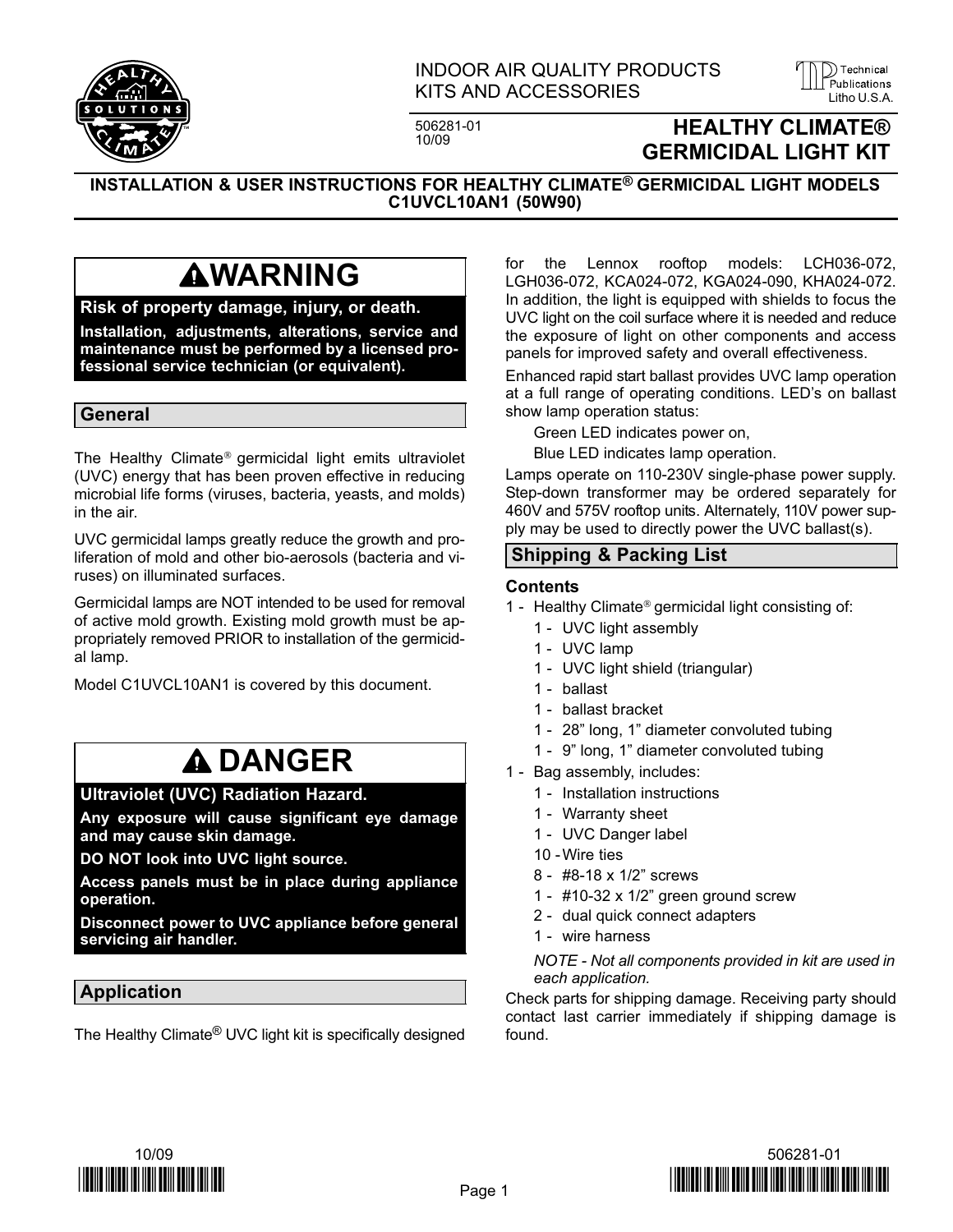## **AWARNING**

## Potential Mold Spore Release.

Application of UVC lamps to existing mold growth can cause respiratory irritation and allergic symptoms.

Do not use UVC lamps where active mold growth exists. Remove active mold growth from surfaces prior to operation of UVC lamps.

## NOTICE

Potential odor emissions.

Odors may be present when some materials are exposed to UV light.

These materials may include Technicoated or E− Coated Coils. Other materials may include chemicals, solvents, polymers and organic materials.

Some occupants may notice irritation or discomfort.

If odors are present, the UV Lights should be turned off and fresh air should be introduced into the occupied space immediately. Contact your Independent Lennox Dealer.

# **A CAUTION**

Potential Risk of Degradation of Materials.

Potential of degraded wire insulation may cause human injury through electrical shock.

UVC light may damage plastics and rubber materials. May cause fabric discoloration.

Avoid UVC light exposure to plastic drain pans, wire insulation, flex duct or other plastic/rubber components.

Before installation, confirm that any corrosion-resistant coating (if applied to the coil) will not be negatively impacted by the UVC light exposure.

## Required Tools and Unique Supplies

- - Drill -
- Phillips screw bit or screwdriver -
- Cotton cloth and gloves

| <b>Part No.</b> | <b>Replacement Part Description</b> |
|-----------------|-------------------------------------|
| <b>50W91</b>    | UVC lamp                            |
| 50W92           | Enhanced ballast                    |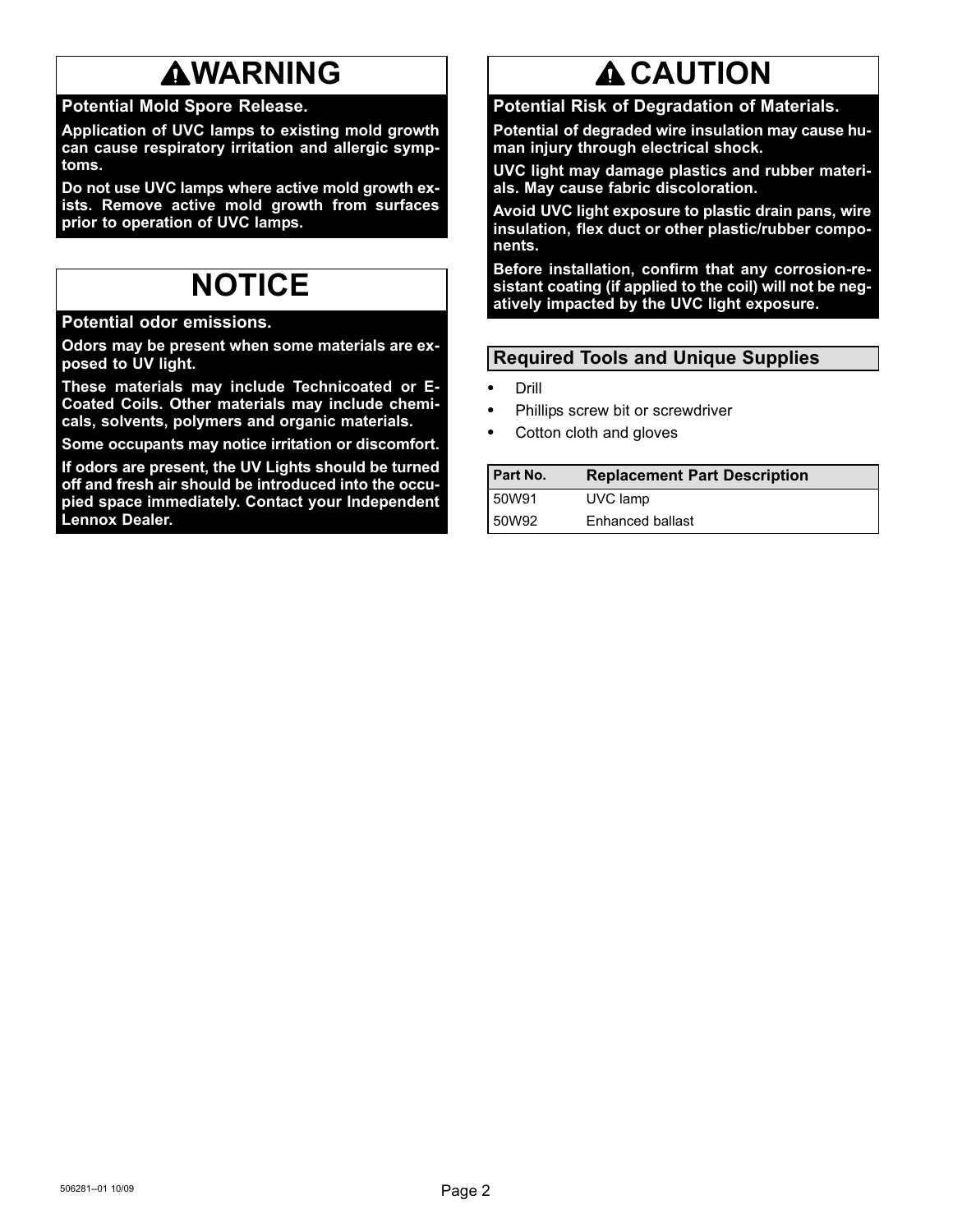| <b>Dimensions/Specifications</b>                                                                                                                                                                                                                                         |                                                                                                                                          |  |  |
|--------------------------------------------------------------------------------------------------------------------------------------------------------------------------------------------------------------------------------------------------------------------------|------------------------------------------------------------------------------------------------------------------------------------------|--|--|
| <b>Dimensions (All models)</b>                                                                                                                                                                                                                                           |                                                                                                                                          |  |  |
| <b>Enhanced ballast</b>                                                                                                                                                                                                                                                  | 11.75" L x 2.75" W x 1.625" H (298mm x 70mm x 42mm)                                                                                      |  |  |
| Lamp Assembly                                                                                                                                                                                                                                                            | 40.75" L x 2" W x 2.75" H (1035mm x 51mm x 60mm)                                                                                         |  |  |
| Triangular sheet metal panel                                                                                                                                                                                                                                             | 30" L x 12" W x 1" H (762mm x 305mm x 25mm)                                                                                              |  |  |
| <b>Electrical Power Supply</b>                                                                                                                                                                                                                                           |                                                                                                                                          |  |  |
| C1UVCL10AN1                                                                                                                                                                                                                                                              | 110/230V, 50/60Hz, 0.5A                                                                                                                  |  |  |
| NOTE - For 460V & 575V rooftop units, order separate step-down transformers.                                                                                                                                                                                             |                                                                                                                                          |  |  |
| <b>Power Consumption</b>                                                                                                                                                                                                                                                 |                                                                                                                                          |  |  |
| C1UVCL10AN1                                                                                                                                                                                                                                                              | 51 Watts                                                                                                                                 |  |  |
| <b>Lamp/Ballast Operating Environment (All models)</b>                                                                                                                                                                                                                   |                                                                                                                                          |  |  |
| Temperature (outside of duct):                                                                                                                                                                                                                                           | 5°F to 140°F (-15°C to 60°C)                                                                                                             |  |  |
| Relative humidity                                                                                                                                                                                                                                                        | $< 95\%$ .                                                                                                                               |  |  |
| ETL Safety Listing File #2002554<br>This device complies with FCC - CFR47 Part 18 Consumer (Class A and B).<br>FIFRA (Federal Insecticide Fungicide Rodenticide Act) - File No. 73316.<br>U.S. Patent Nos: (PENDING)<br>Specifications subject to change without notice. |                                                                                                                                          |  |  |
| <b>Unpacking List</b>                                                                                                                                                                                                                                                    |                                                                                                                                          |  |  |
| <b>BAG ASSEMBLY</b><br>LAMP<br>LAMP<br><b>SLEEVE</b><br><b>BALLAST</b><br>CARTON<br><b>DIVIDER</b>                                                                                                                                                                       | LAMP SUB-ASSEMBLY<br><b>SHIPPING</b><br><b>CARTON</b><br>o<br><b>TRIANGULAR</b><br>SHIELD PAN-<br>EL<br><b>BALLAST</b><br><b>BRACKET</b> |  |  |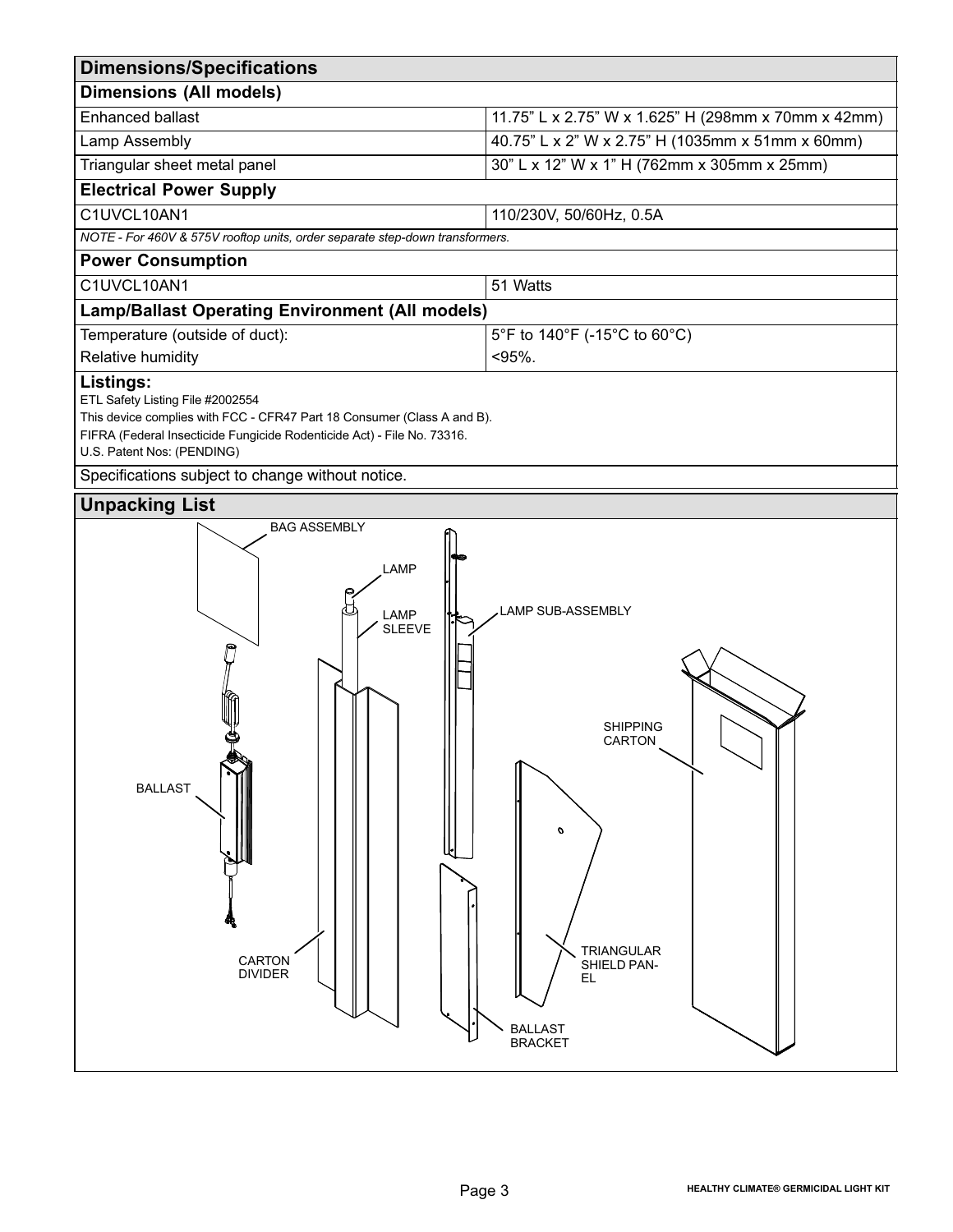## Parts Arrangement



Figure 1. Parts arrangement with wire routing (Typical)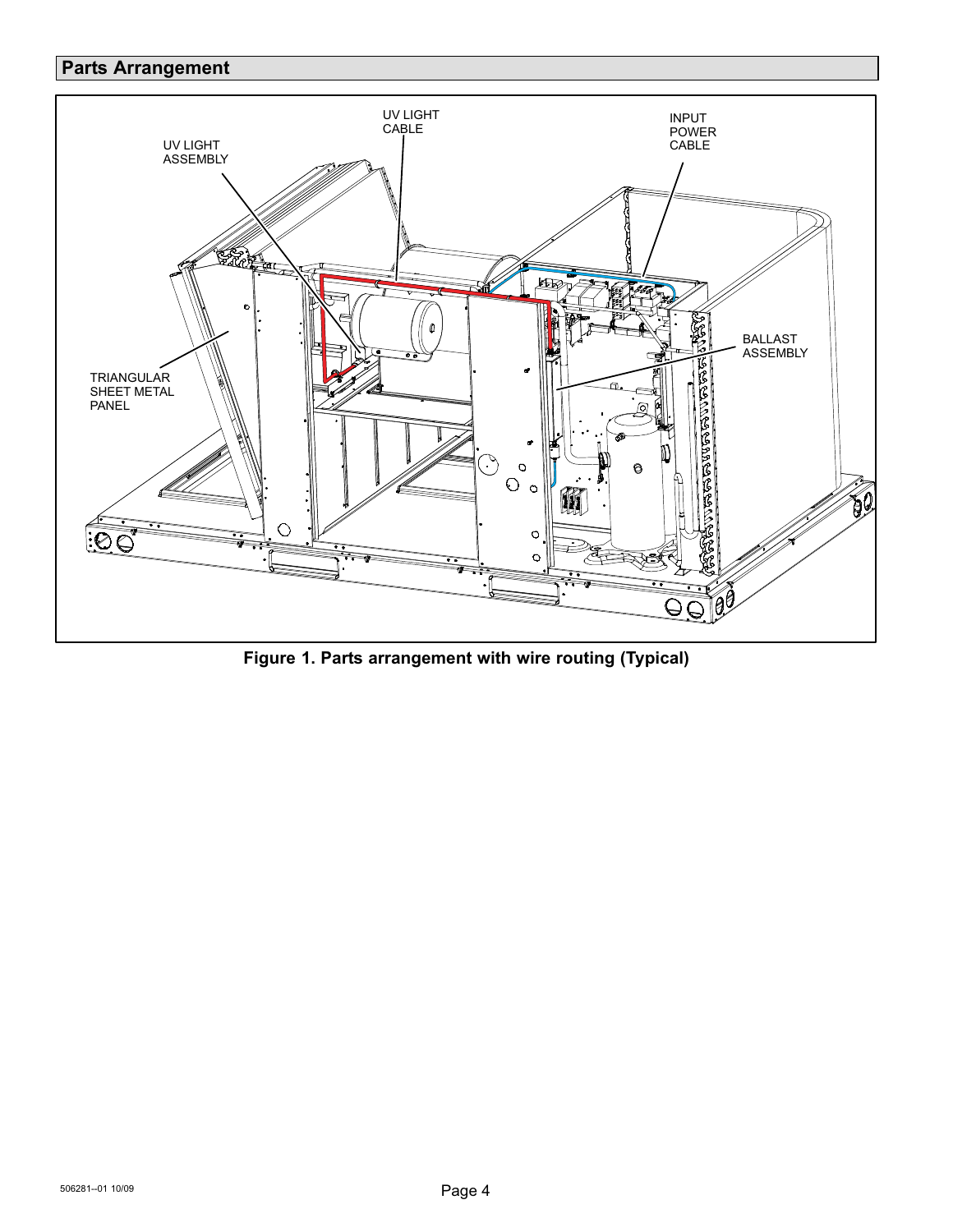### Installation

### Preparing for installation

- Before installing the UVC devices: -
- Turn off power to the rooftop unit. -
- Open access to the control box, blower compartment and the filter section.

## **AWARNING**

Electric shock hazard. Can cause injury or death. Disconnect all remote power supplies before opening any unit access panels. Unit may have multiple power supplies. Do not operate without access panels in place.

## UVC exposure protection

The UVC light is equipped with a unique directional shield to focus the UVC light on the coil surface and drain pan where it is needed and reduce the exposure of light on other components such as wiring, plastic parts etc. However, if there is any concern, aluminum foil tape can be used to cover up any exposed component.

## **AWARNING**

## Potential Risk of Fire.

Dust, lint and other debris may cause fire if allowed to come in contact with illuminated UVC lamp.

Remove any dust, lint or other debris from lamps and surrounding duct system.

Installing the Ballast

## **A CAUTION**

#### Sharp Edges Hazard.

Equipment sharp edges can cause injury. Use protective gloves when grasping equipment edges.

The rooftop models come factory−ready with the mounting holes for the UVC kit assembly.

1. If the rooftop unit includes the disconnect box, install the ballast directly to the side of the disconnect box (see figure 2) using pre−punched mounting holes in disconnect box. Use "blunt" tip screws included with the kit. Go to step [3.](#page-5-0)



#### Figure 2. Installing Ballast on side of Disconnect Box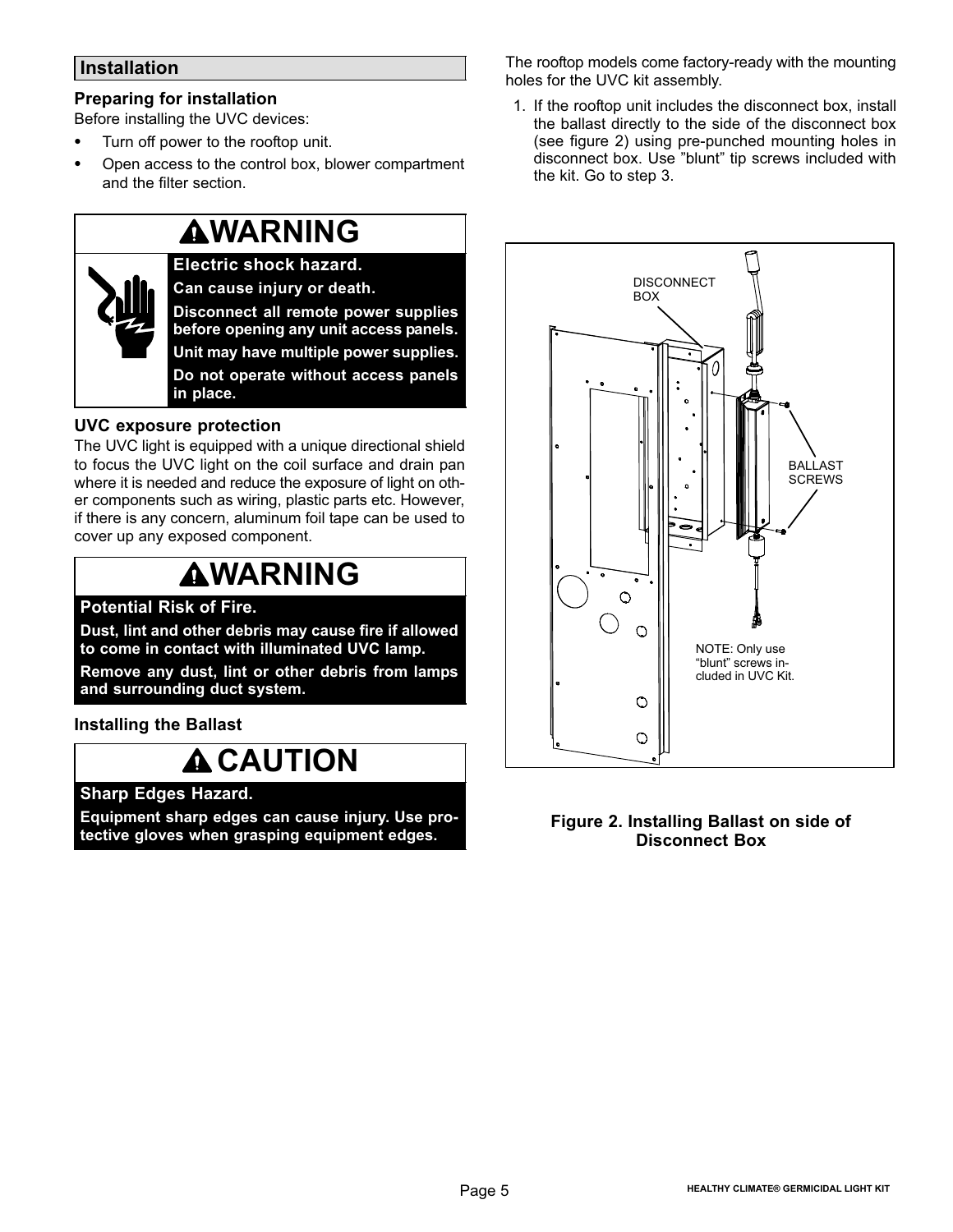<span id="page-5-0"></span>

Figure 3. Install Using Ballast Bracket

- 2. If the rooftop unit does not include the disconnect box, install the ballast bracket to the front wall of the rooftop unit (see figure 3) using pre−punched mounting holes. Then install ballast on the ballast bracket.
- 3. Route the ballast cable with the 4−pin connector through the divider panel (see figure 4) into the blower section. Wire tie the cable at multiple locations along the refrigerant line.
- 4. Connect the power supply cable of the ballast to the control panel of the rooftop unit based on the applicable section described below in sections A through [C](#page-6-0).
	- A For all 230V rooftop models, connect the black and white conductors of the ballast power cable to transformer T1 using (2) quick−connect adapters included in the kit. Connect the green GROUND ring connector to the extruded hole on the panel (see figure [5\)](#page-6-0).



Figure 4. Routing and wire−tying the cables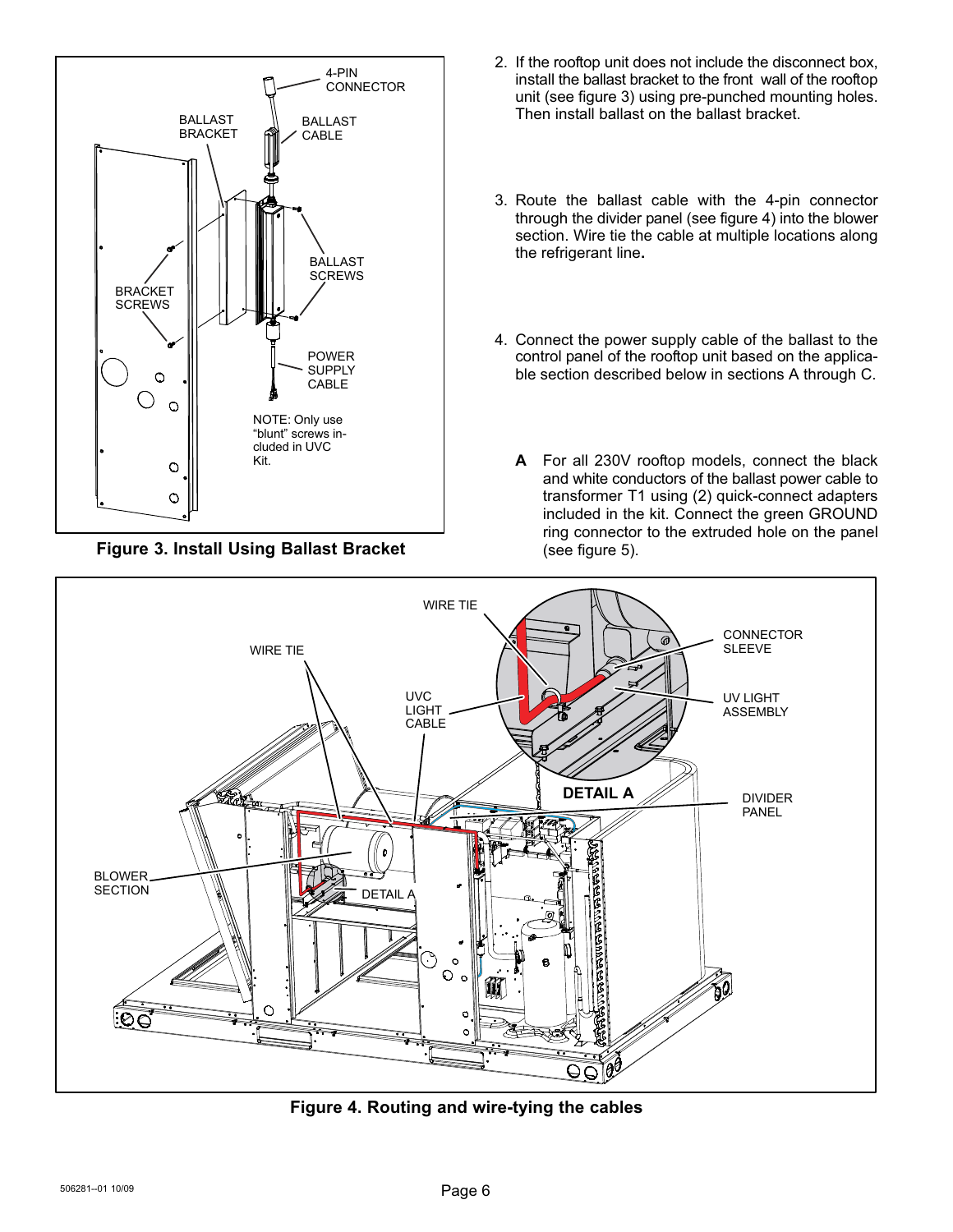<span id="page-6-0"></span>

#### Figure 5. Connect cable to transformer T1 (230 Volt units)

- B For 460V or 575V rooftop models with T3 transformer (for gas heat), connect the black conductor of the ballast power cable to the black conductor of the T3 transformer using the wire harness provided in the kit (see detail B figure 6). Connect the white conductor of the ballast power cord to the L2 terminal of the K1 contactor using the adapter provided in the kit. Connect the green GROUND ring connector to the extruded hole on the panel (see figure 6).
- C For 460V or 575V rooftop models without T3 transformer (NO gas heat), install new step−down transformer T49 (ordered separately) (460/230, 75VA minimum or 575/230, 75VA minimum) (see figure 7). Connect the black conductor of the ballast power cable to the black conductor of the T49 transformer. Connect the white conductor of the ballast power cord to the L2 terminal of the K1 contactor using the adapter provided in the kit. Connect the green GROUND ring connector to the extruded hole on the panel (see figure 7).



Figure 6. Connect cable to transformer T3 (460/575 Volt units)



Figure 7. Connect cable to Step−down Transformer T49 (460/575 Volt units)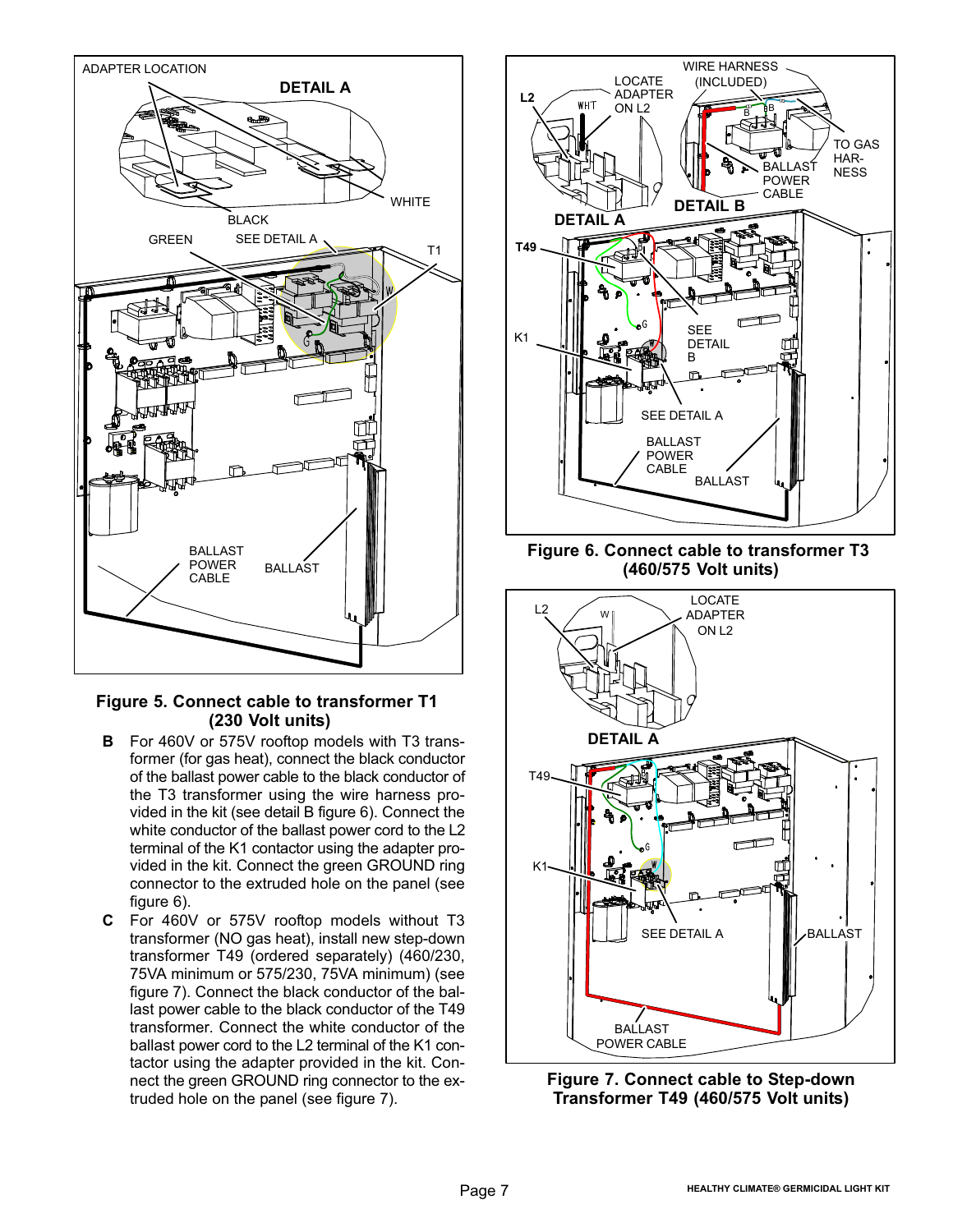#### <span id="page-7-0"></span>Installation of UVC light assembly

The lamp for the UVC light assembly comes separately packaged in a foam sleeve.

1. Wear cotton gloves or use a cotton cloth when handling the new lamp. Place the lamp in the holder clips of the UVC sub−assembly (see figure 8). Verify that the lamp flange at the connector end is positioned between the lamp holder clip and the sheet−metal end stop (see detail A in figure 8).



## Figure 8. Installing Lamp in Holder Clips

2. Carefully place the UVC assembly on the blower deck. Line up the mounting holes on the UVC assembly with the mounting holes on the blower deck (see figure 9). Use the #8 screws provided to attach the UVC assembly in place.



#### Figure 9. Attaching Light Assembly

#### Installation of Lamp Cable

1. Run the UVC lamp cable through the open loop of wire tie attached to the UVC assembly (see figure 10).

NOTE:− The cable should not extend past the UVC assembly to be in direct line of sight of UVC lamp.

2. Firmly connect the 4−pin connector to the pin end of the lamp. Make sure that the connector sleeve is pushed on the lamp end. Tighten the wire tie loop to strain relief the lamp cable. Trim the wire tie.



### Figure 10. Installing Lamp Cable Installation of Convoluted Tubing for Shielding Electrical Wiring

- 1. Install (1) 28" long, 1" diameter convoluted tubing (included in the kit) to shield electrical wiring for the dirty filter switch (if applicable). The tubing is split type making it easy to slip on the wiring. Black wire ties are provided to tie the tubing in place.
- 2. Install (1) 9" long, 1" diameter convoluted tubing to shield freezestat wiring (if applicable) and tied using black wire ties.

#### Installation of Triangular Sheet−metal Panel

To block the UVC light from reaching the filter access door, install the triangular sheet−metal panel (see figure 11).



Figure 11. Installing Triangular Panel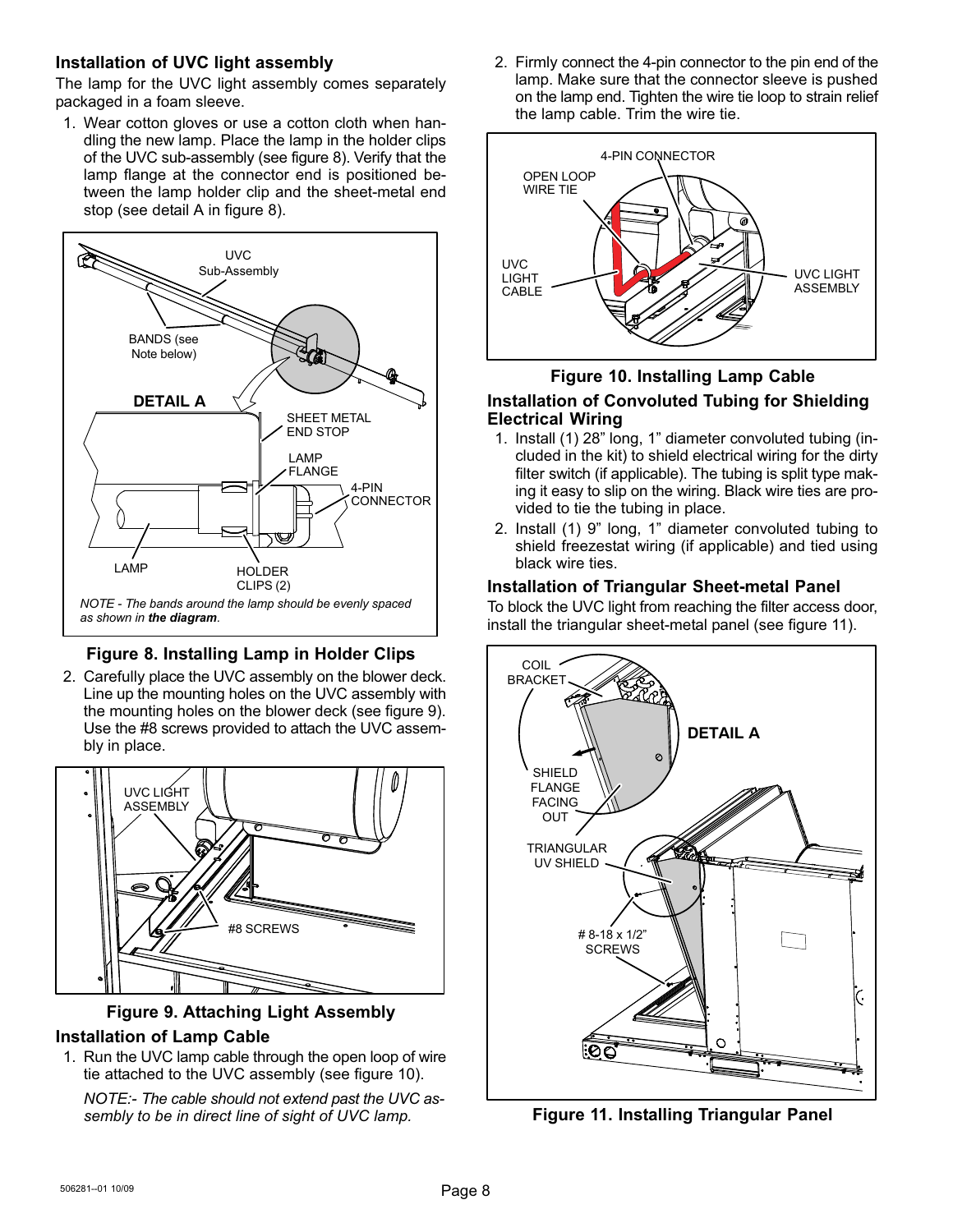With the left flange of the triangular sheet metal panel facing out (see Detail A in figure [11](#page-7-0)), insert and lower the bottom of the panel through the opening in the filter access door, to the right of the coil and ahead of the refrigerant lines. Slide the panel against the coil bracket and align the holes of the panel with the pre−punched holes on the coil bracket. Use #8−18 x 1/2" screws (included) to attach the panel to the coil bracket (see figure [11\)](#page-7-0).

NOTE − The view port in the triangular panel provides a visual verification when the UVC lamp is turned on. Do not remove the view port as it shields UVC light and protects eyes from UVC exposure.

## Finish Installation

Close all access doors before powering UVC lamp. Apply UVC Danger label to blower access door so that it is clearly visible (see figure 12).



#### Figure 12. Adding UVC DANGER labels

#### **Operation**

For optimal performance, continuous operation of the UVC germicidal lamp is recommended.

#### Maintenance

For all maintenance, contact a qualified HVAC technician.

#### LED(s) not illuminated

Power status LED not lit—Check that the lamp unit is connected to the proper power source and is wired correctly.

### Lamp status LED(s) not lit-

1. Check that lamp 4−pin connectors are properly engaged.

2. Ohm−check across the lamp pins to check for continuity of lamp filaments (see figure [14\)](#page-9-0).

Troubleshooting charts are provided to aid in determining the cause of any problems encountered (figures [13](#page-9-0) and [14](#page-9-0)).

#### Annual Lamp Replacement

## **AWARNING**

#### Personal Burn Hazard.

Personal injury may result from hot lamps. During replacement, allow lamp to cool for 10 minutes before removing lamp from fixture.

The lamp should be replaced every 12 months, as UVC energy production diminishes over time.

- 1. Obtain the correct replacement lamp for your Healthy Climate® germicidal light model.
- 2. Disconnect power to the rooftop unit before servicing the UVC kit.
- 3. Open the blower access door.
- 4. Remove the screw in wire tie from the UVC assembly and disconnect the 4−pin connector from the lamp end.
- 5. Remove the (2) mounting screws of the UVC assembly. Carefully slide the complete UVC assembly out through the blower access door.
- 6. Allow 10 minutes before touching the lamps. Then, carefully remove the old lamp from the lamp holder clips.
- 7. Wear cotton gloves or use a cotton cloth when handling the new lamp. Place the new lamp in the holder clips of the UVC assembly. Verify that the lamp flange at the connector end is sandwiched between the lamp holder clip and the sheet−metal end stop (see figure [8](#page-7-0) on [Page 8\)](#page-7-0).
- 8. Carefully place the UVC assembly on the blower deck. Line up the mounting holes on the UVC assembly with the mounting holes on the blower deck (see figure [9](#page-7-0) on [Page 8\)](#page-7-0). Use the #8 screws provided to attach the UVC assembly in place.
- 9. Close the blower access door.
- 10. Reconnect power to the rooftop unit.
- 11. Open the filter access door and look through the view port in the triangular sheet−metal panel to verify that the UVC light is on.

#### Lamp Disposal

Hg-LAMP Contains Mercury.—Manage in accordance with local, state and federal disposal laws. Refer to www.lamprecycle.org or call 1−800−9−LENNOX.

#### Proper Clean−up Technique in Case of Lamp Breakage

Wear protective gloves, eye wear and mask.

Sweep the broken glass and debris into a plastic bag, seal the bag, and dispose of properly. Contact your local waste management office for proper disposal.

Do not use a vacuum cleaner. Do not incinerate.